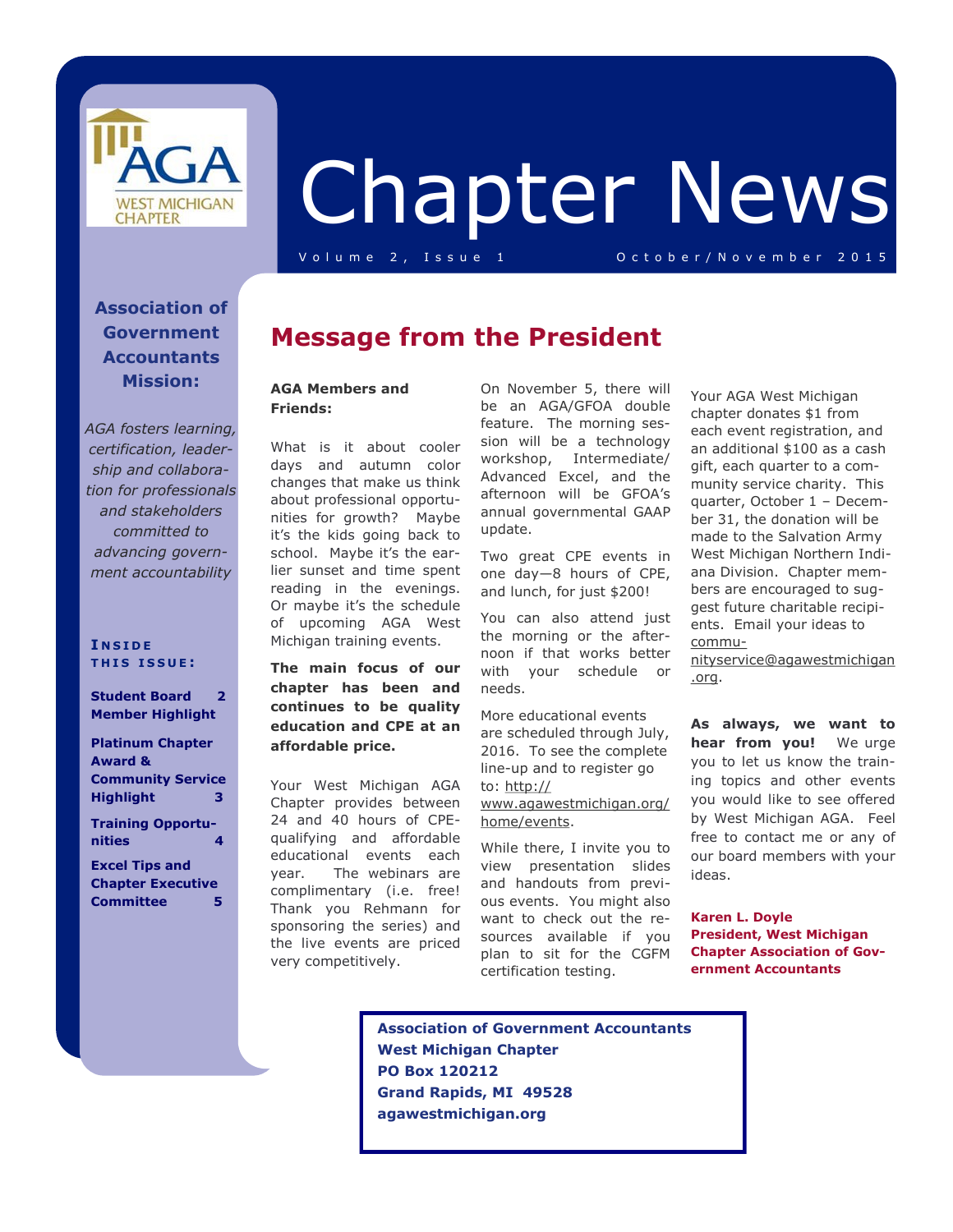

The Association of Government Accountants is a 15,000-member professional organization devoted to meeting the professional development, education, networking, and certification needs of its members.

AGA represents government financial managers working in local, state and federal governments as well as the private sector and academia.

The Association seeks to advance government accountability at all levels of government through its Certified Government Financial Manager (CGFM) Program, which has recognized more than 13,000 individuals for their unique skills and experience.

To learn more about the Association, its many programs, or any of its 90 chapters, visit us online at www.agacgfm.org.

# **Student Board Member Highlight**

Each year, AGA West Michigan awards a "Student Board Member" scholarship of \$1,000 for the recipient's participation on the Chapter Executive Committee.

The 2015/2016 recipient of this award is Tyler Wilk – a senior at Davenport University, pursing a bachelor's degree in accounting.

Upon graduation, Tyler plans to continue on for his Master's degree. Tyler is an Army veteran and received five Army Achievement Medals.



Tyler is also involved in several extracurricular activities including the National Society of Leadership and Success, Volunteer Income Tax Assistance, Laughfest, and Davenport University's Student Veterans of America for which recently finished his term as president. Tyler's role as the student board member is to help inform students about career opportunities in governmental accounting, assist the Early Career Chair in reaching out to the student population, assist in completing periodic newsletters and maintain the AGA's Facebook page. He will also assist in planning the Student & Early Career Event planned for February 2016. Congratulations Tyler!

# **Did you know?** Focus on Early Career and Student

- AGA West Michigan awards a "Student Board Member" scholarship each year. The recipient participates in Chapter Executive Committee meetings and receives a \$1,000 college scholarship.
- Our Chapter invites local college students to attend Chapter events free of charge. Two "student scholarships" are offered for each local event on a firstcome, first-served basis.



**Like us on Facebook to learn about chapter events, links to helpful sites and job opportunities**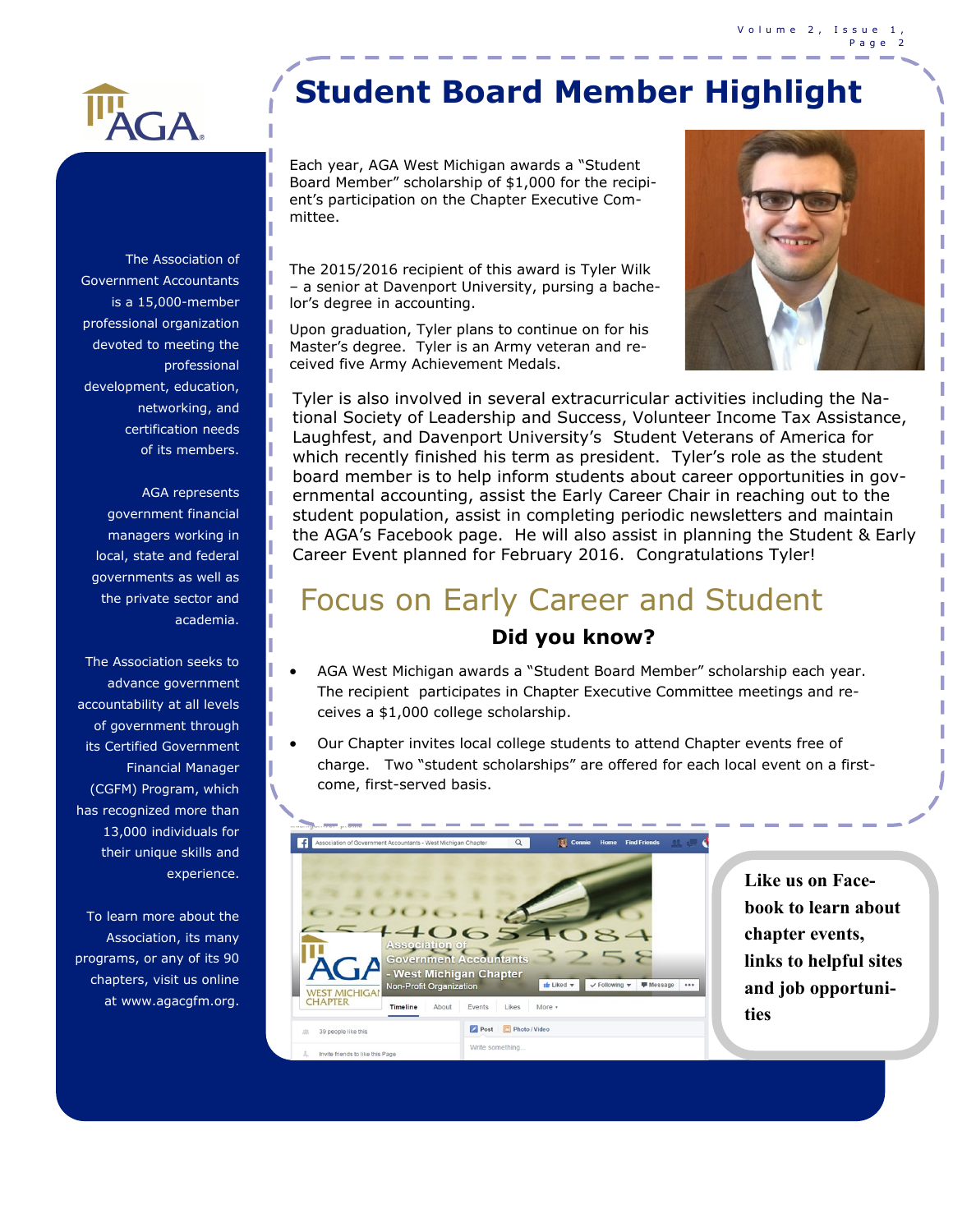# **Chapter Recognition**

The National Association of Government Accountants provides a Chapter Recognition program to develop a continuity of sound leadership and programs. The program recognizes local chapter performance in eight areas:

| *Chapter Leadership | *Certification  | *Membership/Early Career | *Community Service |
|---------------------|-----------------|--------------------------|--------------------|
| *Education          | *Communications | *Accountability          | *Awards            |



AGA West Michigan is pleased to report that the chapter attained platinum status for the 2015 program year. The West Michigan Chapter has attained platinum status every year since 2011. This achievement is indicative our chapter's emphasis on providing quality education and guidance to our membership. In July of 2015, AGA West Michigan Chapter Immediate Past President Connie Vander Schaaf accepted the award on behalf of the chapter from AGA National President William Miller at the Professional Development Training in Nashville, Tennessee.

# **Service Highlight**

**October 1, 2015—December 31, 2015 The Salvation Army West Michigan Northern Indiana Division**

#### **Website:**

www.sawmni.org

#### **Mission:**

The Salvation Army, an international movement, is an evangelical part of the universal Christian Church. Its message is based on the Bible. Its ministry is motivated by the love of God. Its mission is to preach the gospel of Jesus Christ and to meet human needs in His name without discrimination.

#### **Area of Service:**

West Michigan and Northern Indiana

#### **January 1, 2016 to March 31, 2016 Paws With a Cause**

#### **Website:**

www.pawswithacause.org

#### **Mission:**

Paws With a Cause enhances the independence and quality of life for people with disabilities nationally through custom-trained Assistance Dogs. PAWS increases awareness of the rights and roles of Assistance Dog Teams through education and advocacy.

#### **Area of Service:**

Nationwide, including West Michigan

The Chapter sets aside \$1 from each event registration as a cash gift to the charity and makes a chapter cash donation of \$100 per quarter.

I I

#### **New CGFMs since start of 2014 Program Year**

#### **Dwight Avery, CPA, CCM, CGFM (July 2013)**

**Casey Zaski, CPA, CGFM (Apr 2014)**

*Did you know? AGA West Michigan provides study materials for the CGFM exam that members may borrow free of charge? Please contact education@agawestmichigan.org for more information.*



Congratulations to our Chapter's newest Certified Government Financial Managers!

43 percent of West Michigan Chapter membership holds a CGFM certification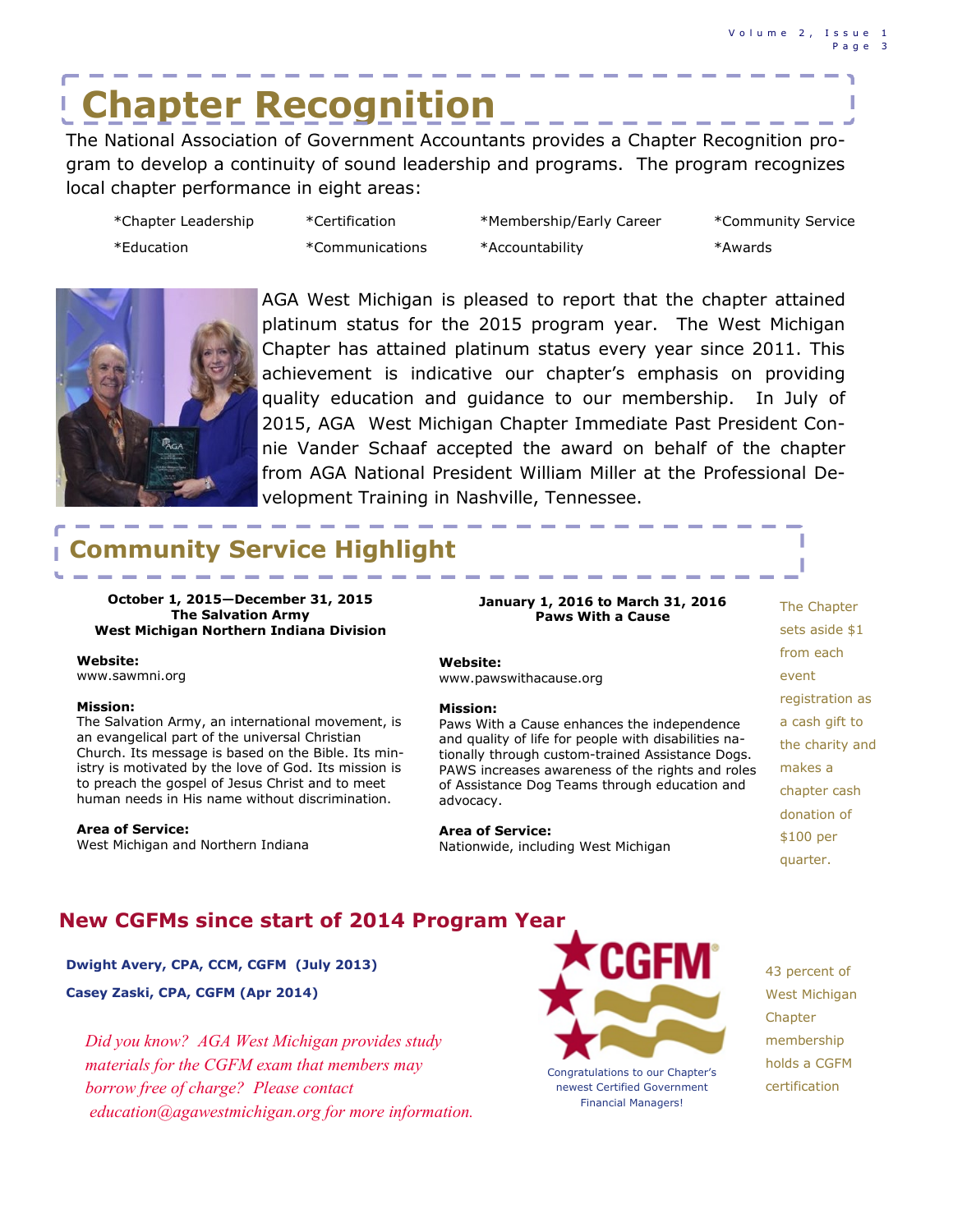

Training Opportunities

**Page 4**

# **Local Training Opportunities**



- February 2016 Live Event Early Career/Student Night & Panel Discussion
- March 2016 Live Training Excel PowerPivot Workshop (laptop required)
- April 2016 Webinar Pension/OPEB Standards

## **National Training Opportunities**



**Fraud Risk Management in Government Programs** October 21, 2015 Webinar | 2 CPEs



**OMB Uniform Guidance: Impact on the Grant Community** November 4, 2015 Webinar | 2 CPEs



One Thing a Leader must Do November 18, 2015 Free Members-Only Webinar | 1 CPE

**Register at [https://www.agacgfm.org/home.aspx](http://www.agacgfm.org/home.aspx)**